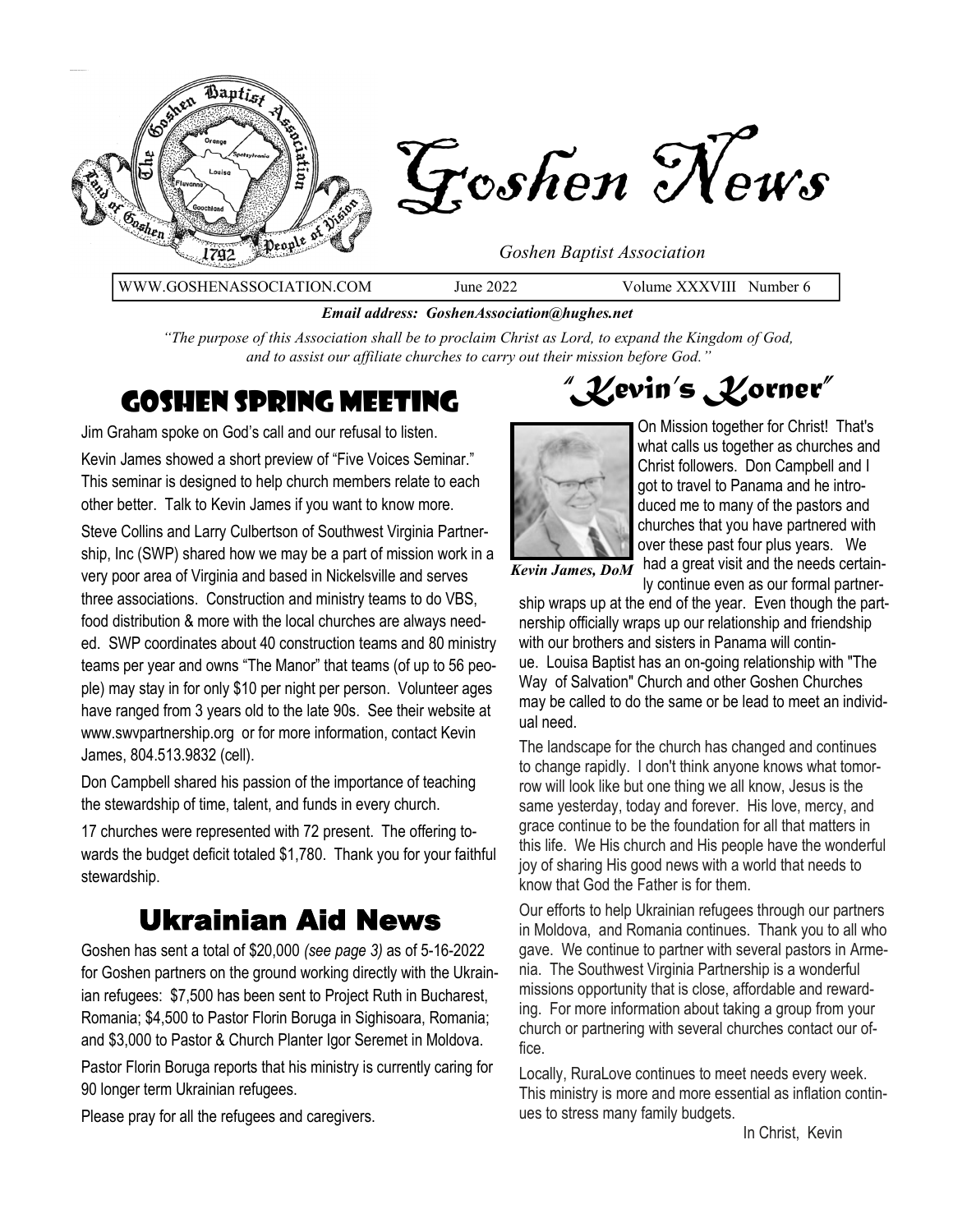## **Mission Opportunities**

*Project for June: RuraLove ~ There is a current need for small appliances such as coffee pots, toasters, and can openers.* Also, please send your annual church planter support for 2022 and your Goshen Missions Offerings.

*Hope House 540.371.0831* Battered women's shelter for abused women and their children  $\sim$  902 Lafayette Blvd., Fredericksburg

*Shelter for HELP in Emergency 434.963.4676* Working to end domestic violence. Charlottesville.

*Hope for Appalachia* http://hfavateam.com  $\sim$  make "Hope" Boxes" for students age 4-18 to be given out with salvation message at schools in Kentucky in the spring and fall.

*Paul Stefan Home* (Pro-Life Maternity Housing & Educational Center) www.paulstefanhome.org  $\sim$  120 Caroline St., Orange. 540.854.2300 **Current needs:** Swiffer pads for wet mops and Swiffer pads for the dry mops.

### Volunteers wanted!

The Paul Stefan Home (a Pro-Life Maternity House at 120 Caroline Street in Orange) is seeking volunteers to restart a weekly Bible Study or Christian Book Study with the moms. They are looking for teachers/leaders for the study and volunteers to do childcare while the study is going on.

There is also a need for volunteer childcare to help with a set of three month old twins occasionally when the mother has an appointment.

**If interested, please contact Evelyn James at 540.379.9924.**

### *Deepest Sympathy*

*Deepest sympathy to Pastor Wayne and Tina Collis in the passing of his father, Roger.*

### *Mission Stitchers*

#### *All are invited on Sat, May 21 from 9 a.m.-2 p.m.*

Bring a lunch or about \$10 for lunch. Bring your machine and tools or fabric scissors to cut out the patterns. For more information on this ministry contact Terry Graham, 540.661.6268 or email mrsjrg@aol.com.

### *Church Planters in Armenia*

Please continue to pray for our church planters in Armenia: Pastor Avo, Pastor Svin, and Pastor Vardan. Your prayers are very important as their work is in an area of unrest and they often suffer persecution because of their faith in Christ in a predominately Muslim part of the world.

#### Summer Camps

**Adventure Camps for boys & girls Camp Piankatank: www.camppiankatank.org**

**Camp Little CrossRoads Summer Camp: www.crossroadscamp.com**



### RuraLove Ministry 587 Mica Road, Mineral 540.894.8440

*The RuraLove Thrift Store is open to the public to purchase clothing and yard sale items on Wednesdays (year-round) and the first Saturday of the month April-November from 8- 12:30. In the past month (through your contributions and donations to RuraLove) you have helped local families in crisis by providing:*

19 Families with financial needs **(\$4599.99)** *(Rent, Mortgage, Utilities)*

- 6 Families with household needs
- 1 Family with clothing
- 2 Families with the loan of medical equipment

#### *In the past month the RuraLove Thrift Store sales have:*

Served 306 families with clothing

Served 705 families with household items

Total sales from the Thrift Store for clothing and other donated yard sale items for the past month: **\$6,170.50** 

Plus another \$1,000 donated for the Ukrainian Refugee Aid.

*RuraLove* is a ministry of Goshen Association churches to local families in crisis. Churches are needed to *follow up*  with families in crisis to build a relationship with the goal of meeting spiritual needs.

*RuraLove accepts* a wide variety of items. If you have pets, upholstered items or mattresses are not accepted due to allergies. Also, no broken, moldy or torn items.

*All items are to be nice enough to give in Jesus' name. 100% of proceeds go to local families in crisis.*

### *Thank You Notes*

Please express our sincere thanks to all our friends in the Goshen for this gift in support of the Ukrainian crisis. These funds will be used to provide direct support through Igor [Pastor and Church Planter, Igor Seremet in Moldova].

Please remember all those affected, as well as those providing care, in your prayers.

Peace, Dean Miller, BGAV

*Editor's Note: Goshen sent funds through the BGAV to wire to Moldova for Pastor Igor Seremet's ministry to the Ukrainians.* 

To all at RuraLove,

Many thanks for picking up our "leftovers" after our yardsale at Immaculate Conception Church in Bumpass in November. You do so much good in our community.

Also, thanks from the Harvey's as you picked up items at their home recently and they appreciated it very much.

God bless you for all you do.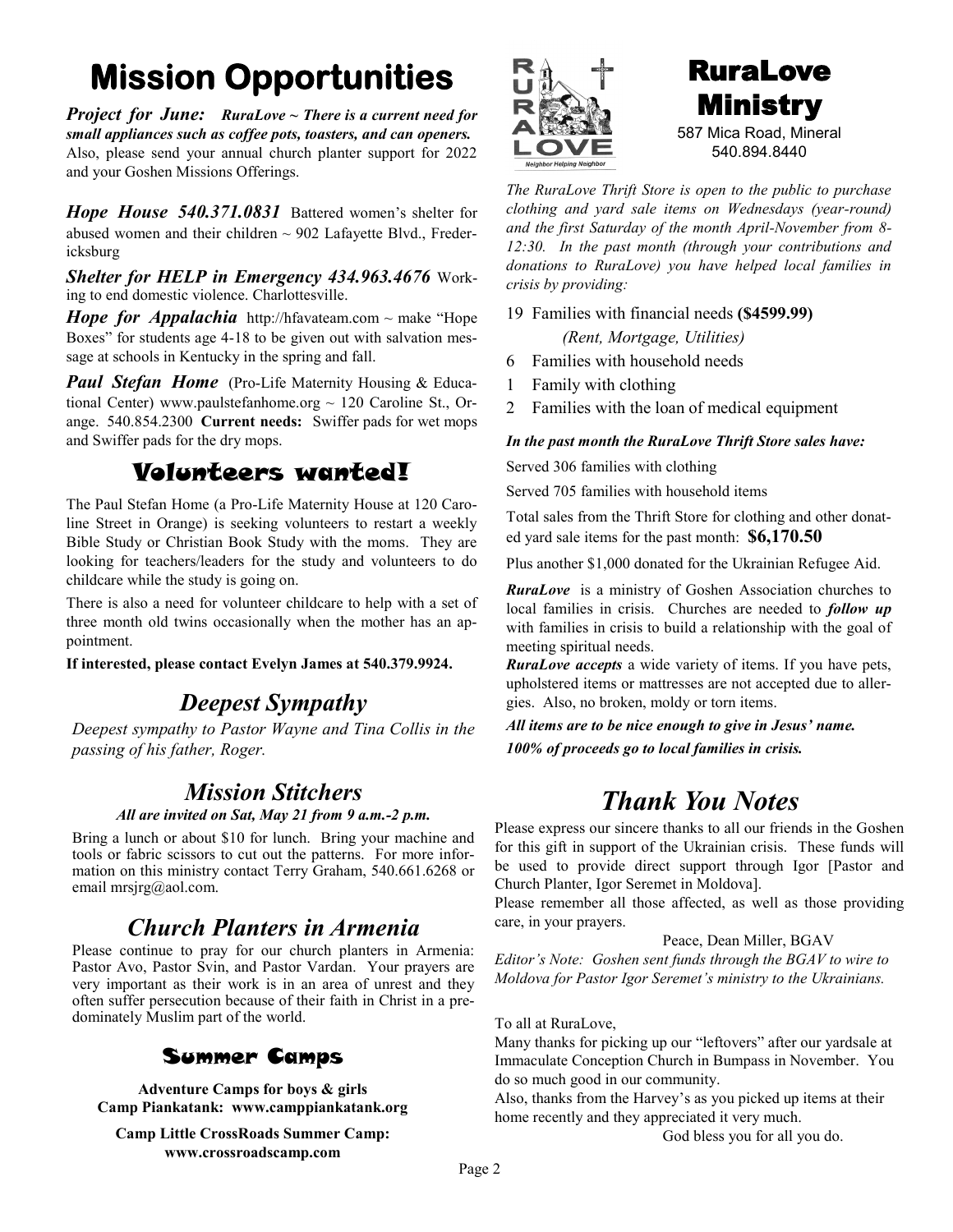# Church News

**Berea** will hold an Art Camp this summer break with workshops for two days and an art show the Saturday following. Classes will be offered in woodworking, pottery, painting, jewelry making and junior artists. There are age requirements for each class. Registration is required. The Gospel will be shared with each class.

**Elk Creek** volunteers have cleaned up 248 bags of trash from Kentucky Springs Road so far.

**Gordonsville's** VBS is to be held June 20-24 from 9 a.m.-noon with "Sparks Studios" and the Motto: Created! Designed! Empowered!

**Louisa** VBS is to be held July 24-29 in the evenings for children 3 years-old through the 5th grade. A training seminar was recently held for the deacons.

**Mechanicsville** continues the pastor search process. Graduates were honored May 29. VBS is scheduled for July 17-21 in the evenings. Www.mechbaptist.com

**Mineral** VBS will be June 26-30 from 6-8:30 p.m. The Youth summer retreat is June 20-24 in Harrisonburg. The Soul Sisters Bible Club celebrates 25 years and Early Bloomer Aerobics celebrates 14. CenterShot Archery is in session. AWANAs met their \$650 goal for their African School Project. Mineralbaptistchurch.org

**Mount Gilead** called Craig Waddell as interim pastor.

**Orange** VBS will be July 10-14. The theme is "Monumental: Celebrating God's Greatness." A Baptism Service is planned for May 29th for new converts.

**Perkins** has new summer days and hours for their Drive-Thru Prayer Ministry. Anyone can drive by on Monday, Wednesday & Friday mornings from 7-10 a.m. and request prayer or send up praises. The love offering for Ukrainian Refugees collected over \$600. VBS will be June 20-24 (8:45 a.m.-noon) with a commencement celebration on Sunday, June 26 with a picnic following.

**Rhoadesville** extends call to Dr. Don Campbell as fulltime pastor. A Pig Roast will be held June 4 from 4-7 p.m. to raise funds for Ukrainian Refugee Aid. Tickets are \$18 ea. Contact Don Campbell 804.304.4310.

**Wallers** children & youth are meeting every other Wednesday night for Bible Study & fun through the summer. VBS will be July 13-16 with a celebration on July 17. Www.wallersbaptist.com

#### **GriefShare**

Orange Baptist Church would like to extend to you the gift of GriefShare. Group members are not required to talk, but may come and listen to what others share and hear how God speaks into your own personal grief. **When:** Tuesdays (May 3-Aug. 2) in the Pine Room at Orange Baptist.

**Register** by calling Samantha Reynolds at 540.308.7500.

## **Ministry Action Budget**

| <b>Wallers</b><br>Zoar             | 779.13<br>208.06 | 2865.60<br>1,563.69 |            |                |
|------------------------------------|------------------|---------------------|------------|----------------|
|                                    |                  |                     |            |                |
| <b>Waldrops</b>                    |                  | 1,008.00            |            |                |
| <b>Trinity</b>                     | 100.00           | 700.00              |            | 570.00         |
| <b>Vertical Life/Thornburg</b>     |                  |                     |            |                |
| <b>St. Mark</b>                    |                  | 250.00              |            |                |
| South Anna                         |                  |                     |            |                |
| Smyrna                             |                  | 1,275.00            |            |                |
| <b>Shady Grove</b>                 |                  |                     |            |                |
| <b>Rhoadesville</b>                |                  | 4,074.44            | 275.00     | **2,185.00     |
| <b>Perkins</b>                     |                  | 2,600.00            |            | 955.00         |
| Orange                             | 445.09           | 3,842.70            |            |                |
| Oakland                            | 777.00           | 4,243.00            |            | 3,001.00       |
| <b>North Pamunkey</b>              |                  | 2,681.80            |            | $*1,000.00$    |
| <b>New Hope</b>                    |                  | 722.00              |            |                |
| <b>Mount Hermon</b>                |                  |                     |            | 1,500.00       |
| <b>Mount Gilead</b>                | 722.56           | 2,169.35            |            | 531.00         |
| Mineral                            |                  | 2,957.00            |            |                |
| <b>Mine Road</b>                   | 280.00           | 1,960.00            |            | 246.00         |
| <b>Memorial of Columbia</b>        |                  |                     |            |                |
| <b>Mechanicsville</b>              |                  | 2,351.48            |            |                |
| Louisa                             | 934.20           | 6,961.71            |            |                |
| Gordonsville                       |                  |                     |            | $*1,029$       |
| FBC, Louisa                        |                  |                     |            |                |
| <b>Elk Creek</b>                   |                  | 3,510.00            |            | 1,675.00       |
| Dogwood                            | 272.00           | 1,783.08            |            |                |
| <b>Crossroads CC</b>               | 250.00           | 920.35              |            |                |
| <b>Blue Ridge Shores</b><br>Craigs | 364.92           | 1,701.91            |            |                |
| Berea                              |                  |                     |            |                |
|                                    | 490.40           | 2,923.61            |            | 1,200.00       |
| Antioch                            | <b>April</b>     | Oct-April           | <b>GMO</b> | <b>Refugee</b> |

Totals of the Ministry Action Budget are as of **4-30-2022.**

Totals of Ukrainian Refugee Aid funds were either sent to GMC for distribution or independently sent and reported to GMC are *as of 5-16-2022.* 

*\*Funds from these churches were sent directly to their chosen ministry and then reported to the office.* 

*\*\*Still collecting.*

### *2021-2022 Annual Budget Report*

| <b>Budget</b>        | $-38,822.00$ |
|----------------------|--------------|
| Received Oct-April   | 65,842.00    |
| Received April       | 5,784.00     |
| <b>Monthly Needs</b> | 14,952.00    |
| Budget for 2021-2022 | 179,428.00   |